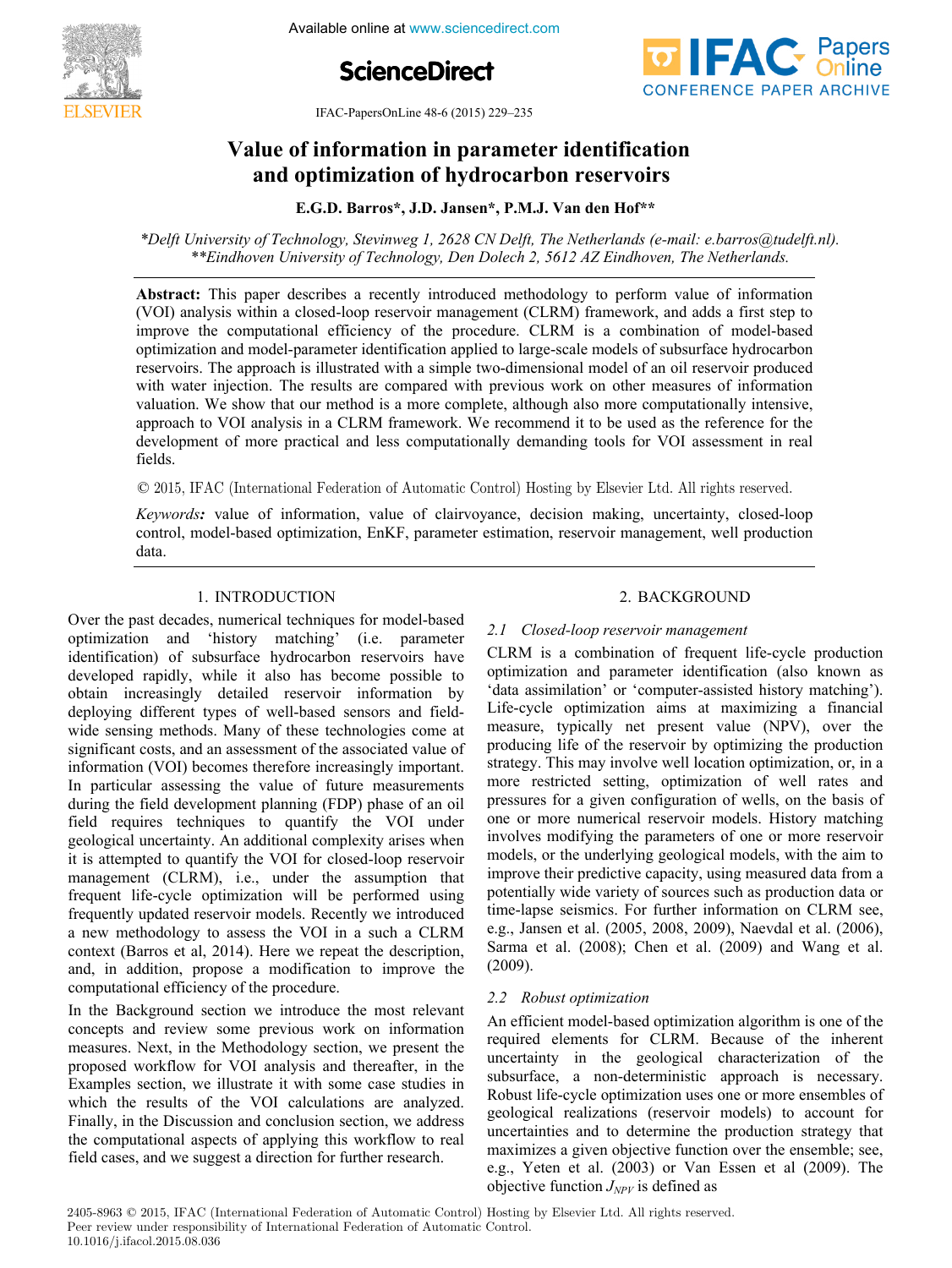$$
J_{NPV} = \mu_{NPV} - \lambda \sigma_{NPV}, \qquad (1)
$$

where  $\mu_{NPV}$  and  $\sigma_{NPV}$  are the ensemble mean (expected value) and the ensemble standard deviation of the objective function values *Ji* of the individual realizations:

$$
\mu_{NPV} = \frac{1}{N} \sum_{i=1}^{N} J_i \,, \tag{2}
$$

$$
\sigma_{NPV} = \sqrt{\frac{1}{N-1} \sum_{i=1}^{N} (J_i - \mu_{NPV})^2}
$$
 (3)

The symbol  $\lambda$  in equation (1) is a risk attitude parameter to represent risk-averse or risk-prone decision strategies with positive or negative values respectively. The objective function  $J_i$ , for a single realization i is defined as

$$
J_i = \int_{t=0}^{T} \frac{q_o(t, \mathbf{m}_i) r_o - q_{wp}(t, \mathbf{m}_i) r_{wp} - q_{wi}(t, \mathbf{m}_i) r_{wi}}{(1 + b)^{2_f}} dt , \qquad (4)
$$

where  $\mathbf{m}_i$  is a realization of the vector of uncertain model parameters (e.g. grid block permeabilities or fault multipliers), *t* is time, *T* is the producing life of the reservoir,  $q_o$  is the oil production rate,  $q_{wp}$  is the water production rate,  $q_{wi}$  is the water injection rate,  $r_o$  is the price of oil produced,  $r_{wp}$  is the cost of water produced,  $r_{wi}$  is the cost of water injected, *b* is the discount factor expressed as a fraction per year, and  $\tau$  is the reference time for discounting (typically one year). The outcome of the optimization procedure is a vector **u** containing the settings of the control variables over the producing life of the reservoir. Note that, although the optimization is based on *N* models, only a single strategy **u** is obtained. Typical elements of **u** are monthly or quarterly settings of well head pressures, water injection rates, valve openings etc.

#### *2.3 Data assimilation*

Efficient data assimilation algorithms are also an essential element of CLRM. Many methods for reservoir-focused data assimilation have been developed over the past years, and we refer to Oliver et al. (2008), Evensen (2009), Aanonsen et al. (2009) and Oliver and Chen (2011) for overviews. An essential component of data assimilation is accounting for uncertainties, and it is generally accepted that this is best done in a Bayesian framework:

$$
p(\mathbf{m} \mid \mathbf{d}) = \frac{p(\mathbf{d} \mid \mathbf{m}) p(\mathbf{m})}{p(\mathbf{d})},
$$
\n(5)

where *p* indicates the probability density, and **d** is a vector of measured data (e.g. oil and water flow rates or saturation estimates from time-lapse seismic). In equation (5) the terms  $p(\mathbf{m})$  and  $p(\mathbf{m}|\mathbf{d})$  represent the prior and posterior probabilities of the model parameters **m**, which are, in our setting, represented by initial and updated ensembles respectively. The underlying assumption in data assimilation is that a reduced uncertainty in the model parameters leads to and improved predictive capacity of the models, which, in turn, leads to improved decisions. In our CLRM setting, decisions take the form of control vectors **u**, aimed at maximizing the objective function *J*.

#### *2.4 Information valuation*

Previous work on information valuation in reservoir engineering focused on analyzing how additional information impacts the model predictions. One way of valuing information is proposed by Krymskaya et al. (2010). They use the concept of observation impact, which was first introduced in atmospheric modelling. Starting from a Bayesian framework, they derive an observation sensitivity matrix, which contains self and cross-sensitivities (diagonal and off-diagonal elements of the matrix, respectively). The self-sensitivities, which quantify how much the observation of measured data impacts the prediction of these same data by a history-matched model, provide a measure of the information content in the data.

Another approach is taken by Le et al. (2014) who address the usefulness of information in terms of the reduction in uncertainty of a variable of interest (e.g. NPV). They introduce a method to estimate, in a computationally feasible way, how much the assimilation of an observation contributes to reducing the spread in the predictions of the variable of interest, expressed as the difference between P10 and P90 percentiles, i.e. between the 10% and 90% cumulative probability density levels.

Both approaches are based on data assimilation to obtain a posterior ensemble which forms the basis to compute various measures of information valuation. In this case, the measurements are obtained in the form of synthetic data generated by a synthetic truth. This preempts our proposed method of information valuation in which we will use an ensemble of models in the FDP stage, of which each realization will be selected as a synthetic truth in a consecutive set of twin experiments.

### *2.5 VOI and decision making*

The two studies that we referred to above (Krymskaya et al., 2010 and Le et al., 2014) only measure the effect of additional information on model predictions and do not explicitly take into account how the additional information is used to make better decisions. In these studies it is simply assumed that history-matched models automatically lead to better decisions. However, there seems to be a need for a more complete framework to assess the VOI, including decision making, in the context of reservoir management. VOI analysis originates from the field of decision theory. It is an abstract concept, which makes it into a powerful tool with many potential applications, although implementation can be complicated.

An early reference to VOI originates from Howard (1966) who considered a bidding problem and was one of the first to formalize the idea that information could be economically valued within a context of decision under uncertainties. Since then, several applications have appeared in many different fields, including the petroleum industry. Bratvold et al. (2009) produce an extensive literature review on VOI in the oil industry and also identify several potential misconceptions and misunderstandings in the use of VOI analysis. Through examples with a petroleum-oriented perspective they show how a VOI analysis should be carried out rigorously. They affirm that "VOI attributes no value to 'uncertainty reduction' or 'increased confidence'" and that "value is added by enabling the decision maker to better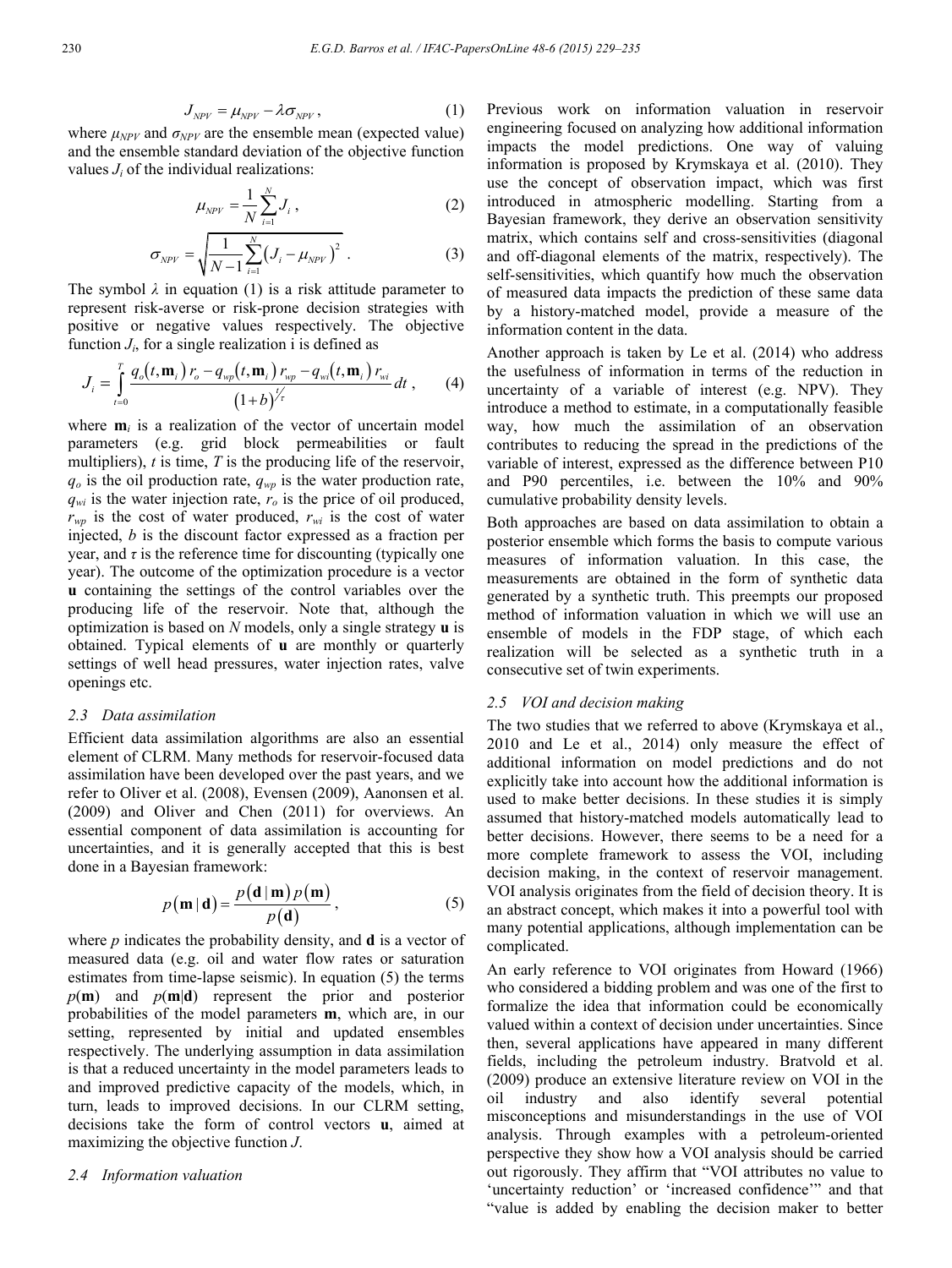'tune' his/her choice to the underlying uncertainty". Thus, their main message is that "one cannot value information outside of a particular decision context", and they continue "The fundamental question for any information-gathering process is then whether the likely improvement in decision making is worth the cost of obtaining the information." (All citations from Bratvold et al., 2009). Finding an answer to this question is the ultimate goal that drives the work described in this paper.

#### 3. METHODOLOGY

In our setting, decisions in CLRM take the form of optimizing the production strategy **u** under uncertainty which involves repeated robust optimization of a large number of variables: the vector **u** typically has tens to hundreds of elements and needs to be updated when new information becomes available. As noted by Bratvold et al. (2009), in many cases the reported work on VOI in the petroleum industry is related to other types of decisions and uncertainties. Most of the examples are about whether to drill or not to drill a well in a certain location (Bhattacharjya et al., 2010), or about whether a fault is sealing or not. These problems contain limited numbers of decision alternatives and uncertainty scenarios. The tools used to solve them involve decision trees and influence diagrams, which are feasible when dealing with binary or simple discrete scenarios. The CLRM problem seems to contain too many variables to be approached in the same way. However, the question to be answered is essentially the same and so should be the conceptual approach.

Reducing uncertainty in a model prediction has no value by itself, and therefore one cannot assign a value to information without modelling the decisions that are made based on the model forecasts. VOI is decision-dependent. We therefore propose to combine data assimilation and decision making (in the form of optimization) to create a more complete workflow to value information. By doing that, we intend to not only quantify how information changes knowledge (through data assimilation), but also how it influences the results of decision making (through optimization).

In the proposed workflow, the analysis is performed in the design phase – when no real data are yet available. Note that classical CLRM is performed during the operation of the field whereas we are considering here an a-priori evaluation of the value of CLRM (i.e. in the design phase). The workflow starts with a prior ensemble of realizations which characterizes the initial uncertainty associated with the model parameters. From this ensemble, one realization is selected to be the synthetic truth and the remaining realizations form the prior ensemble for a robust optimization procedure to maximize the economic value of the ensemble. The resulting strategy is applied to the synthetic truth, and synthetic data from the analyzed measurements are generated by running a reservoir simulation over the specified control time interval (typically one or more months). With these, data assimilation is performed and a posterior ensemble obtained. As a next step robust optimization is carried out on this posterior to find an new optimal production strategy (from the time the data became available to the end of the reservoir life-cycle), and the procedure is repeated while gradually progressing over the producing life of the reservoir in time steps equal to the specified control time interval. The exercise of matching data generated by a synthetic 'truth' model, a common practice in the data assimilation community, is in this way extended to include the effects of the model updates on the reservoir management actions.

The strategies obtained for the prior and the posterior ensembles are then tested on the synthetic truth and their economic outcomes (NPV values  $J_{NPV, prior}$  and  $J_{NPV,post}$ ) are evaluated. The difference between these outcomes is a measure of the VOI incorporated through the CLRM procedure for this particular choice of the synthetic truth.

The choice of one of the realizations to be the synthetic truth in the procedure is completely random. In fact, because the analysis is conducted during the FDP phase, any of the models in the initial ensemble could be selected to be the 'truth'. Note that this also implies that the VOI is a random variable. One of the underlying assumptions of our proposed workflow is that the truth is captured by the initial ensemble. Hence, the methodology only allows to quantify the VOI under uncertainty in the form of known unknowns. Obviously, specifying uncertainty in the form of unknown unknowns is impossible, which therefore is a fundamental shortcoming in any VOI analysis.

Because any of the *N* models in the initial ensemble could be the truth, the procedure has to be repeated *N* times, consecutively letting each one of the initial models act as the synthetic truth. This allows us to quantify the expected VOI over the entire ensemble:

$$
\overline{J}_{NPV} = \frac{1}{N} \sum_{i=1}^{N} \left( J_{NPV,post}^{i} - J_{NPV,prior}^{i} \right). \tag{6}
$$

We note that in the literature on VOI, most of the times the term VOI is used to refer to the expected VOI. The flowchart in Fig. A.1 (Appendix A) shows the complete procedure including the aforementioned repetition.

The workflow can be adapted to compute the expected value of clairvoyance (VOC), which gives a feeling for the technical limit (i.e. the maximum possible expected VOI) that could be obtained from measurements. In this case, data assimilation does not form part of the loop. Instead, perfect information is assumed to become available through a revelation of the truth at a certain moment in time. Such a clairvoyance implies the availability of completely informative data without observation errors, and the expected VOC therefore forms a theoretical upper bound to the expected VOI. Moreover, because this modified workflow does not require data assimilation, and, after the truth has been revealed, only requires optimization of a single (true) model, it is computationally significantly less demanding.

## 4. EXAMPLE

As a next step, we applied the proposed VOI workflow to a simple reservoir simulation model representing a twodimensional (2D) inverted five-spot water flooding configuration; see Fig. 1. In a  $21 \times 21$  grid (700  $\times$  700 m), with heterogeneous permeability and porosity fields, the model simulates the displacement of oil to the producers in the corners by the water injected in the center. Table 1 lists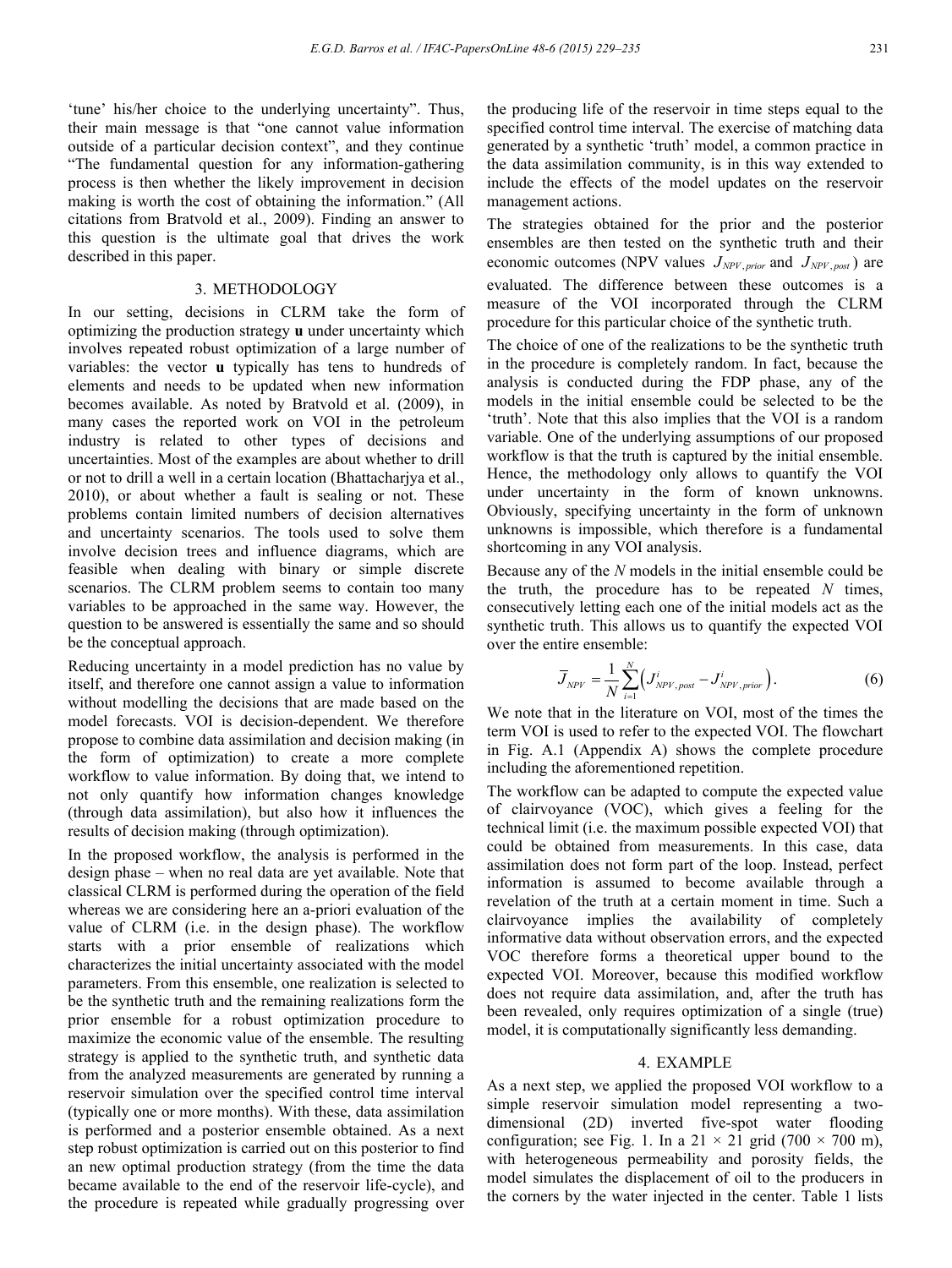the values of the physical parameters of the reservoir model. We used  $N = 50$  realizations of the porosity and permeability fields, conditioned to hard data in the wells, to model the geological uncertainties. The simulations were used to determine the set of well controls (bottom hole pressures) that maximizes the NPV. The economic parameters considered in this example are also indicated in Table 1. The optimization was run for a 1500-day time horizon with well controls updated every 150 days, i.e.  $M = 10$ , and, with five wells, u has 50 elements. We applied bound constraints to the optimization variables (200 bar  $\leq p_{prod} \leq 300$  bar and 300 bar  $\leq p_{ini} \leq 500$  bar). The whole exercise was performed in the open-source reservoir simulator MRST (Lie et al., 2012), by modifying the adjoint-based optimization module to allow for robust optimization and combining it with the EnKF module to create a CLRM environment for VOI analysis. The average NPV for the ensemble is \$ 65.1 million when using baseline control (fixed bottom hole pressures: 400 bar in the injector and 250 bar in the producers) and \$ 70.2 million when using robust optimization over the prior (i.e. without additional information). The workflow was repeated for different observation times,  $t_{data} = \{150, 300, ..., 1350\}$ days. For this 2D model we assessed the VOI of the production data (total flow rates and water-cuts) with absolute measurement errors ( $\varepsilon_{flux} = 5$  m<sup>3</sup>/day and  $\varepsilon_{wct} = 0.1$ ). The VOI and the VOC were computed for each of the nine observation times.



Fig. 1. 2D five-spot model (left); 12 randomly chosen realizations of the uncertain permeability field (right).

**Table 1. Parameter values for 2D five-spot model** 

| Rock-fluid parameters |                   | Initial conditions  |        |
|-----------------------|-------------------|---------------------|--------|
| $\rho_o = 800$        | $kg/m^3$          | $p_0 = 300$         | bar    |
| $\rho_w = 1,000$      | kg/m <sup>3</sup> | $S_{\rm oi} = 0.8$  | $[-]$  |
| $\mu_o = 0.5$         | cP                | $S_{\rm wi} = 0.2$  | $[-]$  |
| $\mu_w = 1$           | cP                |                     |        |
| $n_{o} = 2$           | $[-]$             | Economic parameters |        |
| $S_{\alpha r} = 0.2$  | -1                | $r_o = 80$          | \$/bbl |
| $k_{ro.or} = 0.9$     | $[-]$             | $r_{wp} = 5$        | \$/bbl |
| $n_w = 2$             | $[-]$             | $r_{wi} = 5$        | \$/bbl |
| $S_{wc} = 0.2$        | $[-]$             | $b = 0.15$          | $[-]$  |
| $k_{rw.wc} = 0.6$     |                   |                     |        |

Figs. 2 and 3 depict the results of the analysis for production data. Dashed lines correspond to expected values and solid lines to percentiles quantifying the uncertainty of the information measures. The markers correspond to the observation times at which the analysis was carried out. In Fig. 2 we note that clairvoyance loses value with observation time, following a stepwise behavior. In addition, by

observing the percentiles, we realize that, in this case, the VOC has a non-symmetric probability distribution. The high values of P10 indicate that, for some realizations of the truth, knowing the truth can be considerably more valuable than indicated by the expected VOC; however, the P50 values, which are always below those of the expected VOC, indicate what is more likely to occur. The same holds for the VOI, as can be observed in Fig. 3. Here, P*x* is defined as the probability that *x* % of the outcomes exceeds this value. The observation that provides the best VOI is the one at  $t_{data} = 150$ days, followed by a second modest peak at  $t_{data} = 450$  days. The non-monotonous decrease of the VOI may be caused by the nature of the optimization and parameter identification procedures (which search for a local optimum). However, some of it may also be caused by different observations having different VOI (e.g. water measurements before and after water breakthrough). Note that in our example the earliest observation seems to be the most valuable one, but that this may be case-specific.



Fig. 2. Value of clairvoyance (VOC) as a function of clairvoyance time in the 2D model.



Fig. 3. Value of information (VOI) as a function of observation time for production data in the 2D model.

Fig. 4 depicts the expected values of VOI (blue dots) and VOC (black line). The plot confirms that clairvoyance can be considered the technical limit for any information gathering strategy and that the expected VOC forms an upper-bound to the expected VOI. We also note that the expected VOI comes closer to the expected VOC with time. Indeed, as water breakthrough is observed in more producers, the production data of this five-spot pattern become more effective in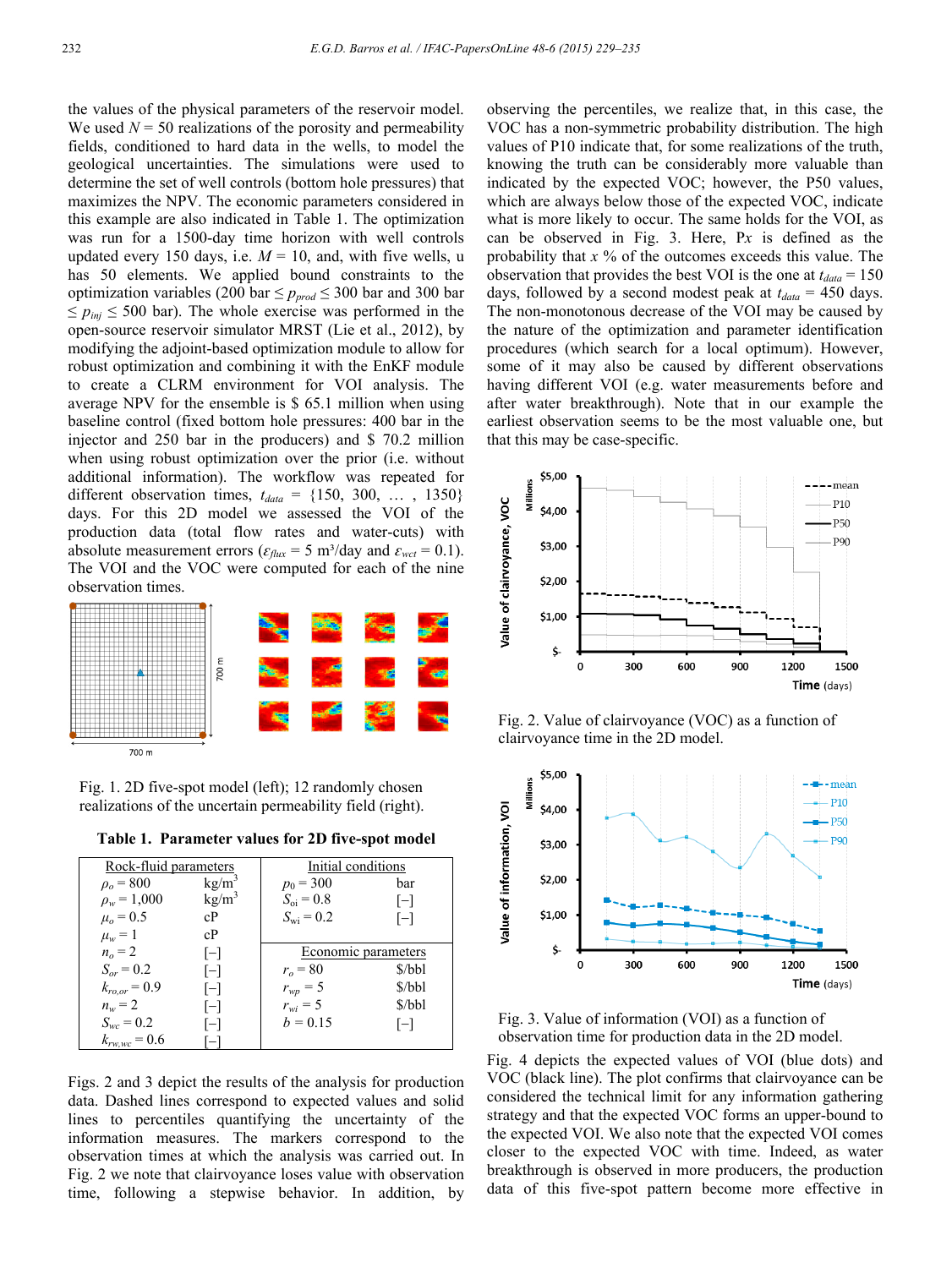revealing the main features of the true permeability and porosity fields.



Fig. 4. Results for the 2D model; the expected VOI is upper-bounded by expected VOC.

Using the proposed workflow as the reference for VOI assessment, for this case, we recommend the production data to be collected at  $t_{data} = 150$  days and we estimate this additional information to be worth \$ 1.4 million.

Another important finding after running all the simulations is that the optimal production strategies obtained for the different prior ensembles are almost equal. Fig. 5 depicts the optimal well controls, in the form of bottom-hole pressures (BHP), for one of the producers in the 2D model example. This occurs because, for every repetition of the VOI procedure (Fig. A.1), the prior ensembles differ only by one realization; and, when we are dealing with considerably large ensemble sizes ( $N = 50$  in the example), replacing only one realization tends to have a minor impact on the ensemble. Consequently, the outcome of the robust optimization over these different prior ensembles is almost the same. These results suggest that there is an opportunity to reduce the number of simulations required in the proposed workflow. For instance, in our example, we could reduce the number of prior robust optimizations from 50 to 1, which represents a significant improvement regarding the computational costs associated with the VOI assessment procedure: approximately 420,000 simulations for the original formulation and 215,000 for the modified formulation to compute the VOI for one observation time; and approximately 2,100,000 simulations for the original formulation and 1,895,000 simulations for the modified formulation to compute all the VOI values depicted in Fig. 4 (9 observation times).



Fig. 5. Optimal well controls (BHP) at producer 1 for the 50 different prior ensembles in the 2D model example.

## 5. DISCUSSION AND CONCLUSION

We proposed a new workflow for VOI assessment in CLRM. The method uses elements available in the CLRM framework, such as history matching and robust optimization. First, we identified the opportunity to combine these elements with concepts of information value theory to create a VOI analysis instrument. We then designed a generic procedure that can, in theory, be simply implemented in a variety of applications, including our optimal reservoir management problem. Next, the workflow was illustrated with an example. Because we take into account that the production strategy is updated periodically after new information has been assimilated in the models, we believe that our proposed method is more complete than previous work to estimate the VOI in a reservoir engineering context.

The main drawback of our proposed VOI workflow is its computational costs; it involves the repeated application of robust optimization and data assimilation, which requires a very large number of reservoir simulations. Depending on the types of optimization and data assimilation methods used (e.g. adjoint-based, ensemble-based, or gradient-free) there may be large differences in the computational requirements, but even in case of using the most efficient (i.e. adjointbased) algorithms, the computational load of the workflow will be huge. Hence, if the method is to be applied to realfield cases, some serious improvements regarding the number of simulations required are necessary. In this paper, we showed a first step in this direction by suggesting a way to reduce the number of robust optimizations necessary. However, more has to be done. One potential method could be to use clustering techniques to select a few representative realizations rather than a full ensemble. Furthermore, reduced-order modelling or response surface techniques to generate surrogate models could facilitate the application of our workflow to larger reservoir models by reducing the number of full reservoir simulations. Despite its computational cost, we conclude that our approach constitutes a rigorous VOI assessment for CLRM. For this reason, we recommend that it be used as the reference for the development of more practical and less computationally demanding tools to be applied in real-field cases.

## 6. ACKNOWLEDGEMENTS

This research was carried out within the context of the ISAPP Knowledge Centre. ISAPP (Integrated Systems Approach to Petroleum Production) is a joint project of TNO, Delft University of Technology, ENI, Statoil and Petrobras.

The EnKF module for MRST was developed by Olwijn Leeuwenburgh (TNO) and can be obtained from http://www.isapp2.com/data-sharepoint/enkf-module-formrst.

## 7. REFERENCES

Aanonsen, S.I., Naevdal, G., Oliver, D.S, Reynolds, A.C. and Valles, B. (2009). The ensemble Kalman filter in reservoir engineering – a review. *SPE Journal*, 14(3) 393-412.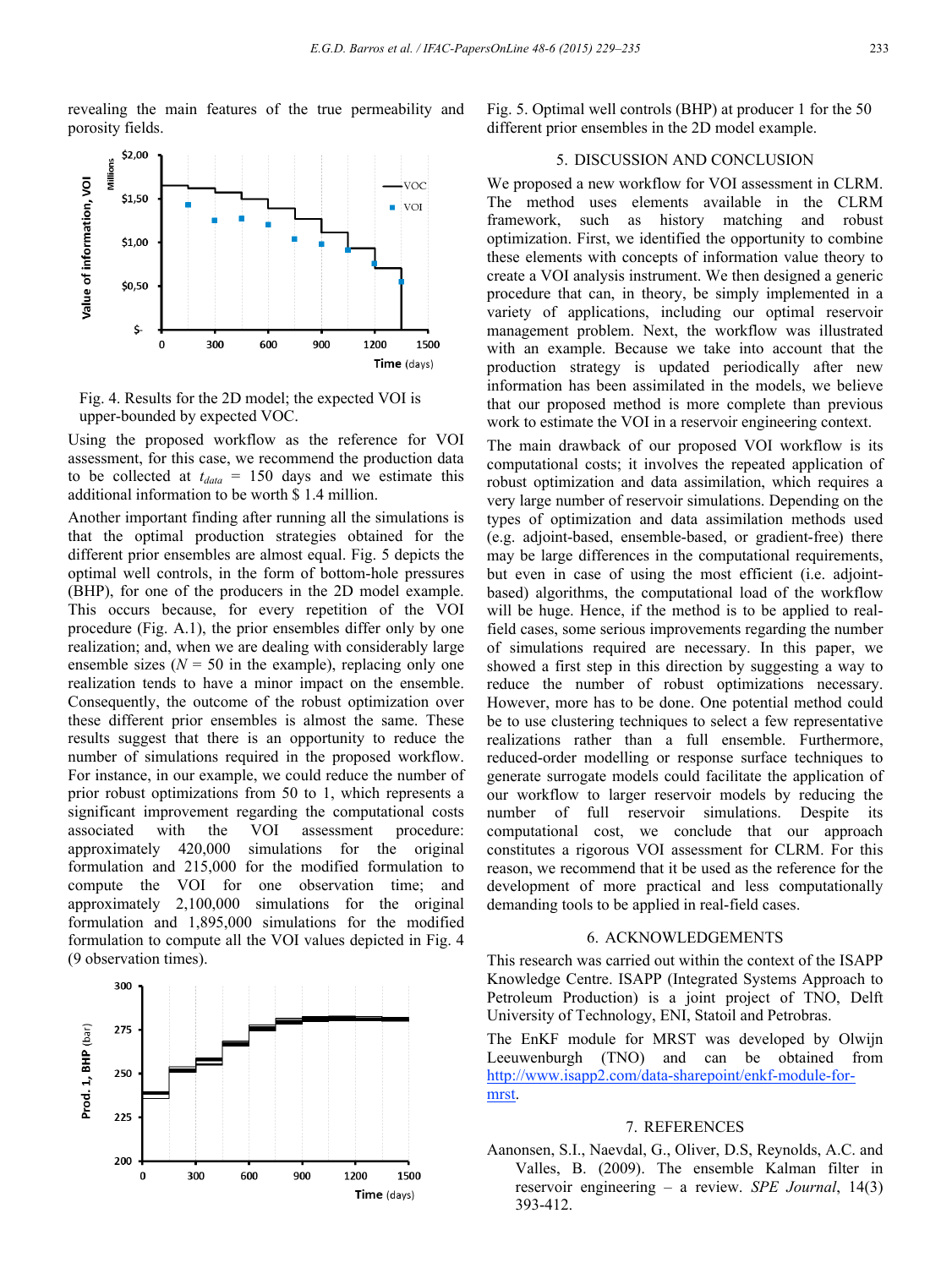- Barros, E.G.D., Jansen, J.D. and Van den Hof, P.M.J., (2014). Value of information in closed-loop reservoir management. *Proc.* 14<sup>th</sup> European Conference on Mathematics in Oil Recovery (ECMOR XIV), Catania, Italy, 8-11 September.
- Bhattachariya, D., Eidsvik, J., Mukerii, T. (2010). The value of information in spatial decision making. *Mathematical Geosciences*, 42(2), 141-163.
- Bratvold, R.B., Bickel, E.J., and Lohne, H.P. (2009). Value of information: the past, present, and future. *SPE Reservoir Evaluation and Engineering*, 12(4), 630-638.
- Chen, Y., Oliver, D.S. and Zhang, D. (2009). Efficient ensemble-based closed-loop production optimization. SPE Journal 14(4) 634-645.
- Evensen, G. (2009). *Data assimilation – The ensemble Kalman filter*, 2<sup>nd</sup> ed., Springer, Berlin.
- Howard, R.A. (1966). Information value theory. *IEEE Transactions on Systems, Science and Cybernetics*, SSC-2(1), 22-26.
- Jansen, J.D., Brouwer, D.R., Nævdal, G. and van Kruijsdijk, C.P.J.W. (2005). Closed-loop reservoir management. *First Break*, January, 23, 43-48.
- Jansen, J.D., Bosgra, O.H. and van den Hof, P.M.J. (2008). Model-based control of multiphase flow in subsurface oil reservoirs. *Journal of Process Control*, 18, 846-855.
- Jansen, J.D., Douma, S.G., Brouwer, D.R., Van den Hof, P.M.J., Bosgra, O.H. and Heemink, A.W. (2009). Closed-loop reservoir management. *Paper SPE 119098 presented at the SPE Reservoir Simulation Symposium*, The Woodlands, USA, 2-4 February.
- Krymskaya, M.V., Hanea, R.G., Jansen, J.D. and Heemink, A.W. (2010). Observation sensitivity in computerassisted history matching. *72nd EAGE Conference & Exhibition*, Barcelona, Spain, 14-17 June 2010.
- Le, D.H. and Reynolds, A.C. (2014). Optimal choice of a surveillance operation using information theory. *Computational Geosciences*. Published online. DOI: 10.1007/s10596-014-9401-7.
- Lie, K.-A., Krogstad, S., Ligaarden, I. S., Natvig, J. R., Nilsen, H. M. and Skalestad, B. (2012). Open source MATLAB implementation of consistent discretisations on complex grids. *Computational Geosciences*, 16(2), 297-322.
- Naevdal, G., Brouwer, D.R. and Jansen, J.D. (2006). Waterflooding using closed-loop control. *Computational Geosciences*, 10(1) 37-60.
- Oliver, D.S., Reynolds, A.C. and Liu, N. (2008). *Inverse theory for petroleum reservoir characterization and history matching*, Cambridge University Press, Cambridge.
- Oliver, D.S. and Chen, Y. (2011). Recent progress on reservoir history matching: a review. *Computational Geosciences*, 15(1) 185-221.
- Sarma, P., Durlofsky, L.J. and Aziz, K. (2008). Computational techniques for closed-loop reservoir modeling with application to a realistic reservoir. *Petroleum Science and Technology*, 26(10&11) 1120- 1140.
- Van Essen, G.M., Zandvliet, M.J., Van den Hof, P.M.J., Bosgra, O.H. and Jansen, J.D. (2009). Robust waterflooding optimization of multiple geological scenarios. *SPE Journal*, 14(1), 202-210.
- Yeten, B., Durlofsky, L.J. and Aziz, K. (2003). Optimization of nonconventional well type, location and trajectory. *SPE Journal*, 8(3) 200-210.
- Wang, C., Li, G. and Reynolds, A.C. (2009). Production optimization in closed-loop reservoir management. *SPE Journal*, 14(3) 506-523.